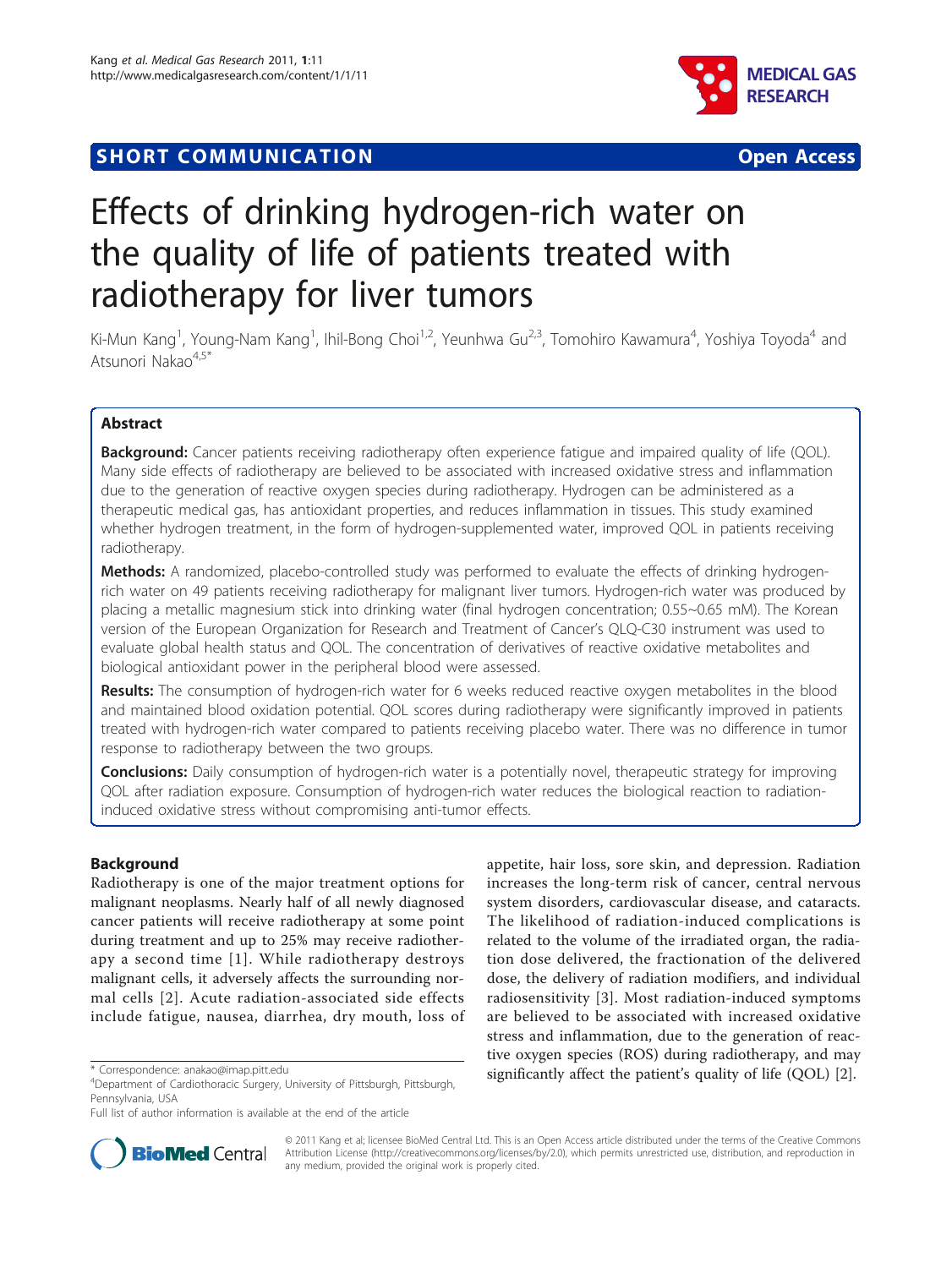Hydrogen, a therapeutic medical gas, has antioxidant properties and reduces inflammatory events in tissues [[4-6\]](#page-7-0). Drinking liquids supplemented with hydrogen represents a novel method of hydrogen gas delivery that is easily translatable into clinical practice, with beneficial effects for several medical conditions, including atherosclerosis, type 2 diabetes, metabolic syndrome, and cognitive impairment during aging and in Parkinson's disease [[7](#page-7-0)-[11\]](#page-7-0). Currently, there is no definitive therapy to improve the QOL of patients receiving radiotherapy. Drinking solubilized hydrogen on a daily basis may be beneficial and would be quite easy to administer without complicating or changing a patient's lifestyle. We hypothesized that oral intake of hydrogen-rich water, generated via a magnesium stick, would reduce adverse events in patients receiving radiotherapy.

## Methods

## Subjects and design

The study was a two-arm, randomized, controlled clinical trial. Patients were randomly assigned to receive either hydrogen-rich water or placebo water on the first day of radiation treatment, and received follow-up questionnaires on compliance and potential adverse effects. Eligible patients were informed of the study during scheduling of pre-radiation testing. Patient characteristics, including tumor origin and the specifics of radiotherapy, are listed in Table [1.](#page-2-0) Forty-nine subjects (33 men and 16 women) were enrolled between April and October 2006. The age of the patients ranged from 21 to 82 years (mean age 58.6 years). All patients were diagnosed either histologically or pathologically with hepatocellular carcinoma (HCC) or metastatic hepatic tumors. All participants received 5040-6500 cGy of radiotherapy for 7-8 weeks using a 6 MV system (Cyber Knife, Fanuc, Yamanashi, Japan). The planned target volume of the initial field was assessed by a localization/ simulation procedure or by computed tomography (CT)-assisted planning and encompassed the primary tumors and a 2 cm margin. Blocks were used to shield normal tissue.

Hydrogen-rich water was produced by placing a metallic magnesium stick (Doctor SUISOSUI®, Friendear, Tokyo, Japan) into drinking water (Mg +  $2H_2O \rightarrow$ Mg  $(OH)_2$  + H<sub>2</sub>; final hydrogen concentration: 0.55~0.65 mM). The magnesium stick contained 99.9% pure metallic magnesium and natural stones in a polypropylene and ceramic container. The subjects were randomly assigned to groups to either drink hydrogenrich water for 6 weeks ( $n = 25$ ) or drink water containing a placebo (a casing-only stick placed in drinking water) ( $n = 24$ ). Subjects were provided with four 500 mL bottles of drinking water per day and instructed to place two magnesium sticks in each bottle of water at

the end of each day in preparation for consumption the following day. Participants were asked to drink 200-300 mL from one bottle each morning, and 100-200 mL every a few hours from the remaining three bottles. Subjects were instructed to reuse the magnesium sticks by transferring the sticks to a new bottle of water after use. The subjects were expected to consume 100-300 mL of hydrogen-rich water more than 10 times per day for a total minimum consumption of 1500 mL (1.5 L) and a maximum consumption of 2000 mL (2.0 L). Oral intake of hydrogen water or placebo water started on the first day of radiotherapy and continued for 6 weeks. All the patients survived through the 6 week follow-up period when the QOL questionnaire was administered. This study was conducted in accordance with Good Clinical Practice guidelines and the ethical principles of the Declaration of Helsinki (2000). The study protocol and materials were approved by the Institutional Review Board of Catholic University Medical College, and all subjects provided written informed consent prior to participation.

## QOL Assessment

The Korean version of the European Organization for Research and Treatment of Cancer's QLQ-C30 instrument with modifications was used to evaluate global health status and create QOL scales [\[12\]](#page-7-0). The descriptive, mailed survey developed by our institute was used in this study. The questionnaire contains five functional scales (physical, cognitive, emotional, social, and rolefunctioning), three symptom scales (pain, fatigue, and nausea/vomiting), and six single items to assess additional symptoms (dyspnea, insomnia, loss of appetite, constipation, diarrhea). For all items, a response scale ranging from 0-5 was used. A higher score reflected a higher level of symptoms and decreased QOL. Assessments were performed before radiotherapy and every week for 6 weeks after the initiation of radiotherapy.

#### Biomarker analysis

The concentrations of derivatives of reactive oxidative metabolites (dROMs) and biological antioxidant power (BAP) in the peripheral blood were assessed using a free Radical Analytical System (FRAS4; H&D, Parma, Italy) on the first day of radiation therapy (week 0) and after 6 weeks of radiotherapy. Blood samples were obtained from all patients after overnight fasting. FRAS4 dROMs kits were used to measure total hydroperoxide levels, which are representative of the total dROMs produced as a result of peroxidation chain reactions of proteins, lipids, and amino acids. Results were expressed in U. CARR; 1 U.CARR is equivalent to 0.08 mg/dl of hydrogen peroxide and the value is directly proportional to the concentration, according to Lambert-Beer's law.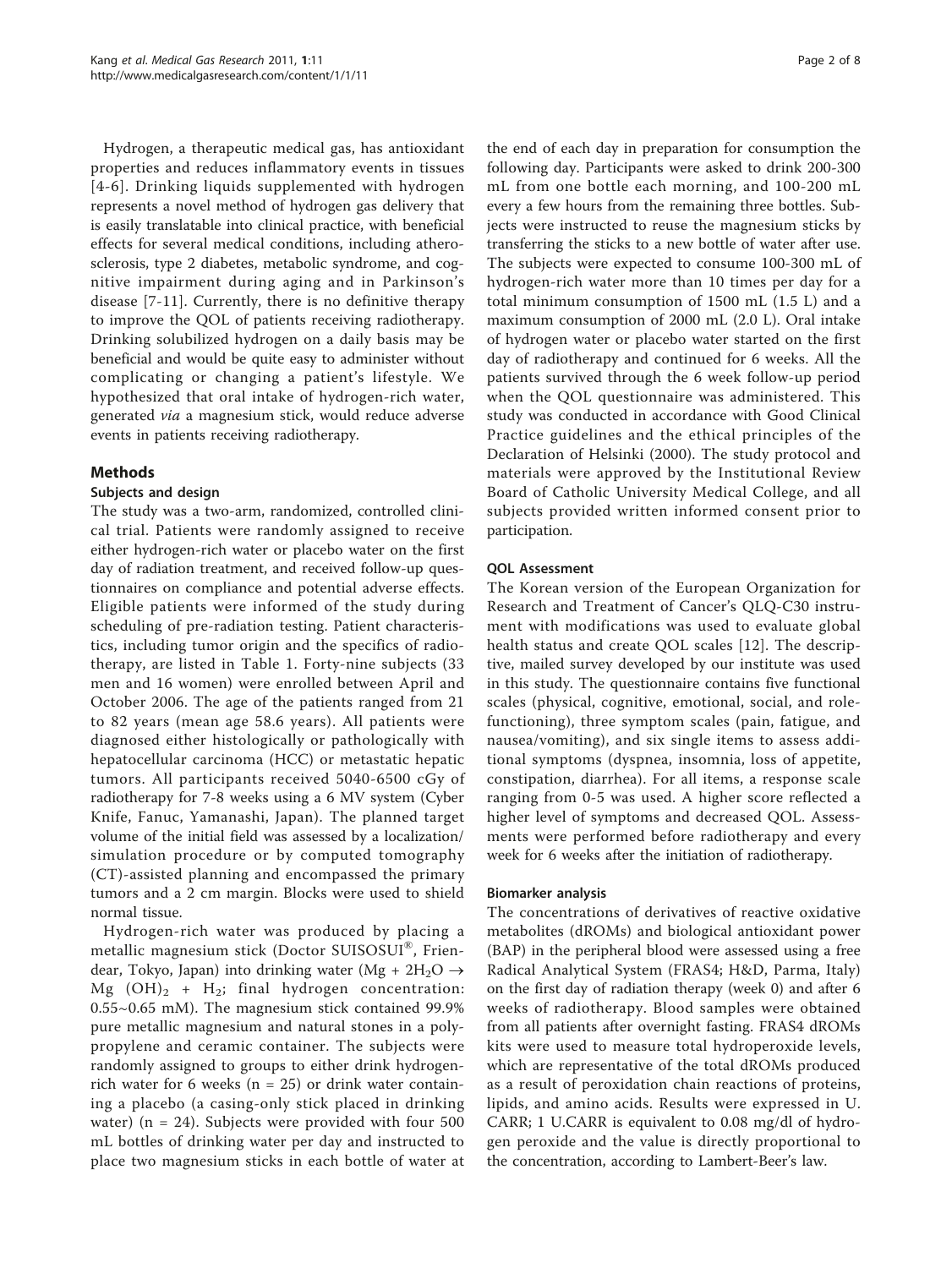## <span id="page-2-0"></span>Table 1 Patient Characteristics

| water         |    |    |                     | Age gender times diagnosis            | isodose<br>curve<br>(%) | total<br>cGy            | (cc)                     | volume collimater response<br>(cc) |            |            |    |               |                | water age gender times diagnosis      | isodose<br>curve<br>(%) | total<br>cGy | volume<br>(cc) | collimater response<br>(cc) |            |
|---------------|----|----|---------------------|---------------------------------------|-------------------------|-------------------------|--------------------------|------------------------------------|------------|------------|----|---------------|----------------|---------------------------------------|-------------------------|--------------|----------------|-----------------------------|------------|
| 1 placebo 76  |    | M  | 3<br>$\overline{3}$ | <b>HCC</b>                            | 80<br>75                | 3,900<br>3,900          | 2.521<br>2.746           | 7.5<br>7.5                         | <b>NR</b>  | <b>HW</b>  | 52 | M             | 3              | liver meta<br>of colon<br>ca          | 74                      | 3,600        | 12.283         | 15                          | <b>NR</b>  |
| 2 placebo 82  |    | M  | $\overline{1}$      | HCC                                   | 70                      | 1,200                   | 11.769                   | 20                                 | ${\sf CR}$ | HW         | 56 | ${\sf M}$     | 3              | liver meta<br>of colon<br>ca          | 85                      | 3,600        | 2.552          | 12.5                        | PR         |
| 3 placebo 57  |    | F. | 3                   | bile duct<br>ca                       | 80                      | 3,000                   | 40.334                   | $30\,$                             | PR         | <b>HW</b>  | 77 | F             | 3              | liver meta<br>of colon<br>ca          | 75                      | 3,000        | 107.136        | 20                          | ${\sf CR}$ |
| 4 placebo 47  |    | F. | 9                   | liver meta.<br>of sarcoma             | 80<br>82<br>84          | 3,600<br>3,600<br>3,900 | 10.628<br>6.542<br>2.673 | 25<br>20<br>15                     | $\sf NR$   | <b>HW</b>  | 57 | M             | 3              | HCC                                   | 70                      | 3,600        | 47.679         | 15                          | <b>NR</b>  |
| 5 placebo 50  |    | F. | 3                   | liver meta<br>of colon<br>ca          | 80                      | 3,900                   | 16.237                   | 20                                 | $\sf NR$   | ${\sf HW}$ | 66 | ${\mathsf M}$ | 3              | $\sf HCC$                             | 80                      | 3,600        | 16.216         | 25                          | PR         |
| 6 placebo 21  |    | F. | 3                   | liver meta.<br>of ovarian<br>ca       | 85                      | 3,600                   | 29.398                   | 30                                 | ${\sf CR}$ | HW         | 57 | ${\sf M}$     | $\mathbf{3}$   | HCC                                   | 80                      | 3,600        | 35.303         | 30                          | $\sf NR$   |
| 7 placebo 65  |    | M  | 3                   | liver meta.<br>of rectal<br>ca        | 70                      |                         | 3,000 182.871            | 40                                 | PR         | HW         | 47 | M             | 3              | HCC                                   | 77                      | 3,000        | 17.65          | 20                          | ${\sf CR}$ |
| 8 placebo 73  |    | M  | 3                   | liver meta.<br>of rectal<br>ca        | 75                      | 3,600                   | 37.937                   | 20                                 | PR         | ${\sf HW}$ | 49 | ${\mathsf M}$ | 3              | <b>HCC</b>                            | 80                      | 3,300        | 53.578         | 12.5                        | PR         |
| 9 placebo 58  |    | M  | 3                   | liver meta.<br>of<br>pancreatic<br>ca | 75                      | 3,000                   | 65.637                   | 35                                 | CR         | <b>HW</b>  | 71 | F.            | 3              | HCC                                   | 85                      | 3,000        | 3.861          | 10                          | $\sf NR$   |
| 10 placebo    | 64 | M  | $\mathbf{3}$        | HCC                                   | 70                      | 3,000                   | 140.136                  | 20                                 | PR         | <b>HW</b>  | 45 | ${\sf M}$     | $\mathbf{3}$   | HCC                                   | 80                      | 3,600        | 28.286         | 15                          | <b>NR</b>  |
| 11 placebo    | 65 | F. | $\overline{3}$      | HCC                                   | 70                      | 3,600                   | 48.645                   | 25                                 | PR         | <b>HW</b>  | 45 | F.            | 3              | liver meta.<br>of gastric<br>ca       | 85                      | 3,000        | 38.938         | 15                          | PR         |
| 12 placebo 80 |    | M  | $\mathbf{3}$        | HCC                                   | 80                      | 3,000                   | 209.954                  | 25                                 | $\sf NR$   | <b>HW</b>  | 56 | F             | 3              | Adrenal<br>metastasis<br>of HCC       | 80                      | 3,600        | 9.494          | 15                          | PR         |
| 13 placebo 56 |    | M  | $\overline{3}$      | HCC                                   | 85                      | 3,600                   | 15.365                   | 15                                 | CR         | <b>HW</b>  | 49 | ${\sf M}$     | 3              | Adrenal<br>metastasis<br>of HCC       | 75                      | 3,000        | 91.223         | 20                          | <b>NR</b>  |
| 14 placebo 61 |    | F. | $\overline{3}$      | HCC                                   | 70                      | 3,000                   | 98.957                   | 30                                 | $\sf NR$   | <b>HW</b>  | 60 | ${\sf M}$     | $\overline{3}$ | $\mathsf{LN}$<br>metastasis<br>of HCC | 75                      | 3,000        | 120.366        | 25                          | $\sf NR$   |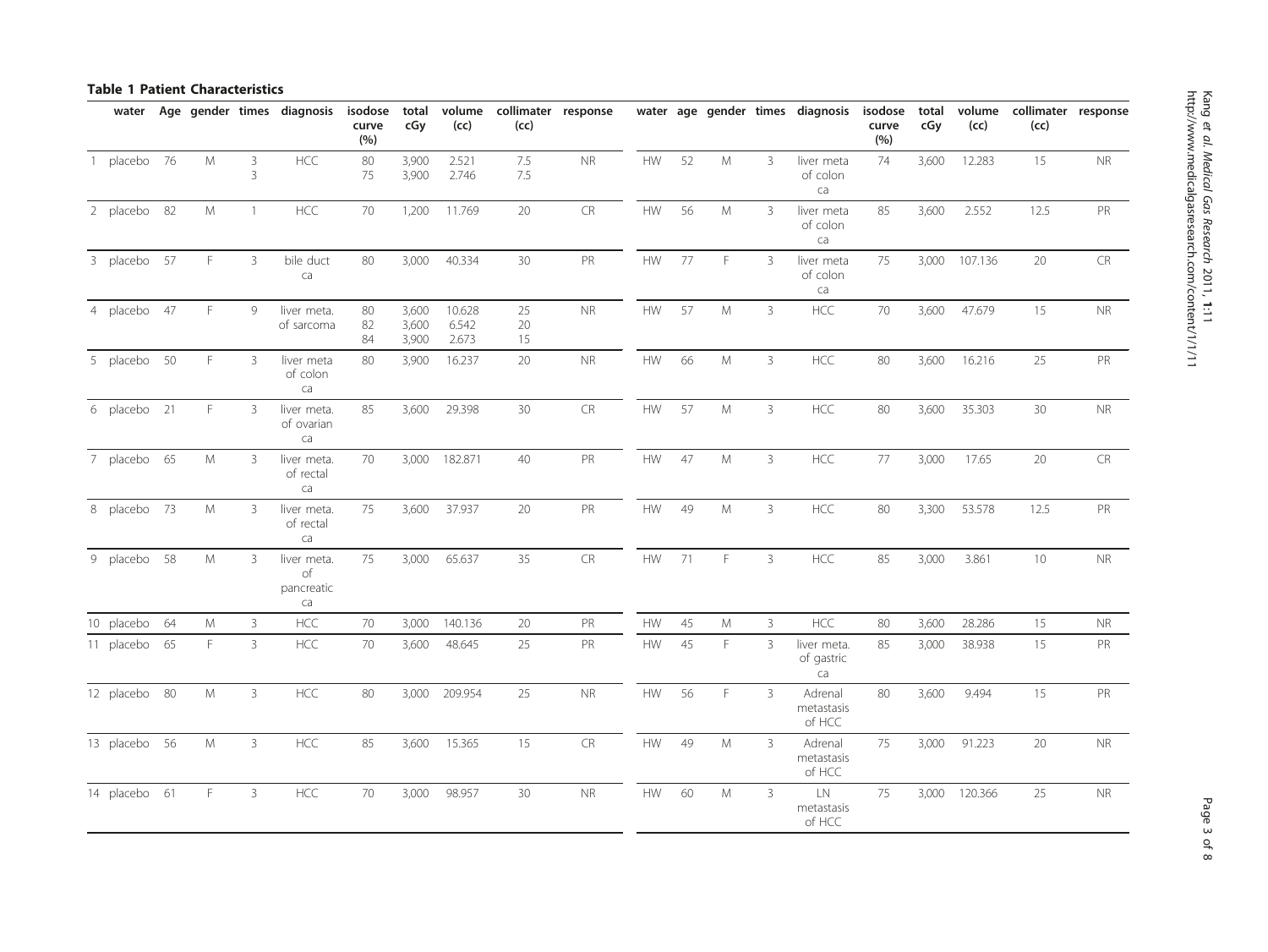| Table 1 Patient Characteristics (Continued) |  |
|---------------------------------------------|--|
|---------------------------------------------|--|

| 15 placebo    | -46 | M | 3 | <b>HCC</b> | 80 | 3,000 | 20.848 | 25   | <b>CR</b> | <b>HW</b> | 47 | M  | LN<br>metastasis<br>of HCC | 80 | 3,000 | 80.459  | 25 | <b>NR</b> |
|---------------|-----|---|---|------------|----|-------|--------|------|-----------|-----------|----|----|----------------------------|----|-------|---------|----|-----------|
| 16 placebo    | 70  |   | 3 | <b>HCC</b> | 85 | 3,600 | 16.908 | 20   | PR        | <b>HW</b> | 50 | M  | <b>HCC</b>                 | 75 | 3,600 | 29.422  | 20 | NR.       |
| 17 placebo    | 44  | М | 3 | <b>HCC</b> | 85 | 3,600 | 16.612 | 30   | <b>NR</b> | <b>HW</b> | 49 | H. | <b>HCC</b>                 | 70 | 3,000 | 156.289 | 40 | PR        |
| 18 placebo 48 |     | М | 3 | <b>HCC</b> | 85 | 3,000 | 35.093 | 20   | <b>NR</b> | <b>HW</b> | 63 |    | <b>HCC</b>                 | 75 | 3,900 | 5.425   | 20 | <b>NR</b> |
| 19 placebo 76 |     |   | 3 | <b>HCC</b> | 85 | 3,600 | 5.75   | 15   | <b>NR</b> | <b>HW</b> | 51 | M  | <b>HCC</b>                 | 70 | 4,000 | 28.637  | 35 | <b>NR</b> |
| 20 placebo 60 |     | M | 3 | <b>HCC</b> | 83 | 3,600 | 6.802  | 12.5 | <b>NR</b> | <b>HW</b> | 67 | ⊢. | <b>HCC</b>                 | 80 | 3,600 | 20.122  | 20 | PR        |
| 21 placebo    | -77 | M | 3 | <b>HCC</b> | 75 | 3,300 | 33.282 | 25   | PR        | <b>HW</b> | 56 | M  | <b>HCC</b>                 | 70 | 3,600 | 23.5    | 20 | <b>CR</b> |
| 22 placebo 55 |     | M | 3 | <b>HCC</b> | 83 | 3,600 | 11.963 | 20   | <b>NR</b> | <b>HW</b> | 78 |    | <b>HCC</b>                 | 83 | 3,600 | 26.456  | 25 | <b>NR</b> |
| 23 placebo    | -57 | M | 3 | <b>HCC</b> | 70 | 3,000 | 75.782 | 40   | <b>NR</b> | <b>HW</b> | 56 | M  | <b>HCC</b>                 | 77 | 3,600 | 31.908  | 20 | <b>CR</b> |
| 24 placebo 65 |     | М | 2 | <b>HCC</b> | 75 | 3,000 | 55.191 | 25   | <b>NR</b> | <b>HW</b> | 60 | M  | <b>HCC</b>                 | 70 | 3,600 | 36.479  | 30 | <b>PR</b> |
|               |     |   |   |            |    |       |        |      |           | <b>HW</b> | 70 | M  | <b>HCC</b>                 | 76 | 3,600 | 63.434  | 40 | <b>NR</b> |

M: male, F: female, HCC: hepatocellular carcinoma, NR: no response, PR: partial response, CR: complete response, HW: hydrogen water.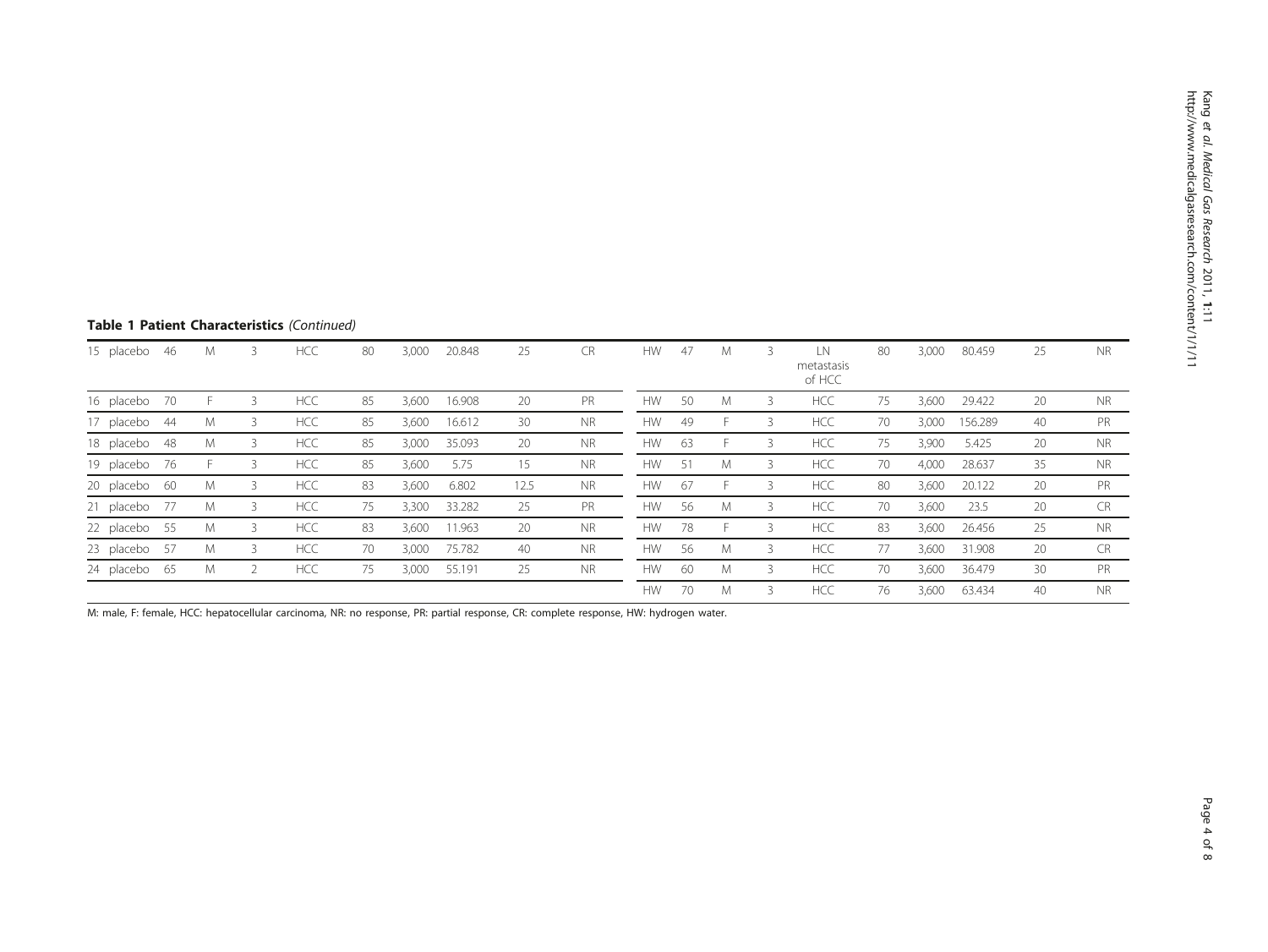Redox potential, including glutathione peroxidase and superoxide dismutase, were determined using the FRAS4 BAP test [\[13\]](#page-7-0). Described briefly, the samples to be tested were dissolved in a colored solution containing a source of ferric ions and a chromogenic substance (a sulfur-derived compound). After a 5-minute incubation period, the degree of discoloration and intensity of the change were directly proportional to the ability of the plasma to reduce ferric ions. The amount of reduced ferric ions was calculated using a photometer to assess the intensity of discoloration; BAP results were expressed as µmol/l of reduced Fe/l.

Blood chemistry tests for aspartate aminotransferase, alanine aminotransferase, gamma-glutamyl transpeptidase  $(y - GTP)$ , and total cholesterol, as well as blood hematology tests for red blood cell count, white blood cell count, and platelet count were conducted at week 0 and week 6 using standard assays in an accredited hospital laboratory.

#### Assessment of response

Patients underwent dynamic CT scans 1-2 months after completion of radiation treatment and tumor response was checked at 2-3 month intervals thereafter. Treatment response and local recurrence were evaluated using follow-up dynamic CT scans and serum tests for alpha-fetoprotein (AFP) and prothrombin, which is induced by vitamin K absence or antagonist-II (PIVKA-II). Tumor response was determined by the criteria established by Kwon et al. [[14\]](#page-7-0). Described briefly, complete response (CR) was defined as the disappearance of any intratumoral arterial enhancement in all target lesions. Partial response (PR) was defined as at least a 30% decrease in the sum of the diameters of viable target lesions. Progressive disease (PD) was defined as an at least 20% increase in the sum of the diameters of viable target lesions or the appearance of a new lesion. Stable disease (SD) was defined as a tumor status that did not meet any of the above criteria.

#### Statistical analysis

Unpaired  $t$  tests were used to compare numerical data and the Yates 2 x 2 chi-square test or Fisher exact probability test was used to compare categorical data. Statistical analyses were performed using SAS 6.13 software (SAS Institute Inc., Cary, NC). The sample size of 49 patients was sufficient to detect a change in mean scores of RORTC QLQ-C30.

## Results

## Hydrogen water improved the QOL of patients receiving radiotherapy

The QOL of the patients who were given placebo water deteriorated significantly within the first month of

radiotherapy (Figure 1A). There were no differences between the groups in the QOL subscales for fatigue, depression, or sleep. Gastrointestinal (GI) symptoms are one of the most common complaints of patients undergoing radiotherapy and are considered to have a high impact on the patient's QOL after 6 weeks of radiotherapy. The patients consuming hydrogen water experienced significantly less appetite loss and fewer tasting disorders compared to the patients consuming placebo water. No significant difference was seen in the mean scores for vomiting or diarrhea (Figure 1B).

## Hydrogen water mitigated oxidative stress marker during radiotherapy

Before treatment, there were no differences in total hydroperoxide levels, representative of total dROM levels, between the treatment groups. Radiotherapy markedly increased total hydroperoxide levels in the patients consuming placebo water. However, drinking hydrogen water prevented this increase in total serum hydroperoxide, as determined by the dROM test (Figure [2A](#page-5-0)), indicating decreased oxidative stress during radiotherapy in the

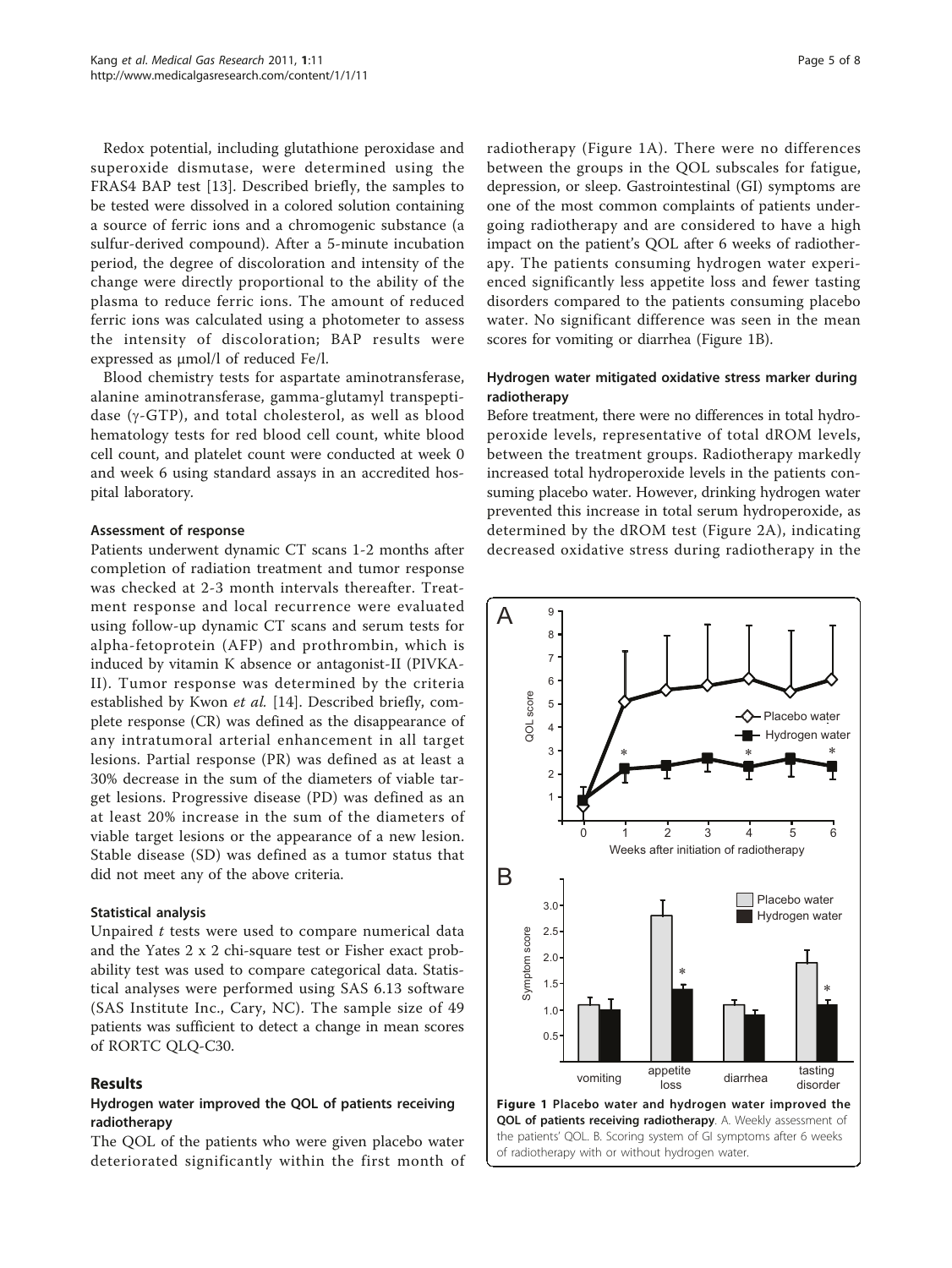<span id="page-5-0"></span>

patients who consumed hydrogen water. Similarly, endogenous serum antioxidant activity significantly deteriorated during radiotherapy in the patients consuming placebo water, and biologic antioxidant activity was maintained in patients who consumed hydrogen-rich water, even after 6 weeks of radiotherapy (Figure 2B).

## Hydrogen water did not compromise the radiation treatment efficacies

Tumor response to radiotherapy was similar between the treatment groups, and 12 of 24 (50.0%) patients in the placebo group and 12 of 25 (48%) patients in hydrogen water group exhibited either a completed response (CR) or a partial response (PR). There were no patients in either group with progressive disease (PD) during the follow-up period (3 months). Thus, drinking hydrogen

Table 2 Changes in liver function tests

water did not compromise the anti-tumor effects of radiotherapy.

## Hydrogen treatment did not alter liver function or blood composition during radiotherapy

There were no significant differences in aspartate aminotransferase, alanine aminotransferase, gamma-glutamyl transpeptidase  $(\gamma$ -GTP) and total cholesterol levels at week 0 and week 6, regardless of the type of water consumed (Table 2), indicating that hydrogen water consumption did not alter liver function. Similarly, there were no significant differences in red blood cell count, white blood cell count, or platelet count between patients consuming hydrogen water and patients consuming placebo water (Table [3\)](#page-6-0).

## **Discussion**

To our knowledge, this is the first report demonstrating the benefits of drinking hydrogen water in patients receiving radiation therapy for malignant tumors. This finding may provide the foundation for a clinically applicable, effective, and safe strategy for the delivery of hydrogen gas to mitigate radiation-induced cellular injury. Patients experience GI symptoms and decreased QOL during radiotherapy. These symptoms usually occur as a result of the body repairing damage to healthy cells, are particularly common towards the end of a course of radiation treatment, and can last for some time. The symptoms and their impact on QOL can be worsened by having to travel to the hospital each day. Drinking hydrogen-rich water improved the QOL of the patients receiving radiotherapy and did not require additional hospital visits. Although overall survival of patients with malignant tumors should remain oncologists' primary concern, survival should also be interpreted in light of symptom palliation and overall QOL,

|                     |                 | Placebo         |                  |                 | Hydrogen water  |                  |
|---------------------|-----------------|-----------------|------------------|-----------------|-----------------|------------------|
|                     | all $(n = 25)$  | male $(n = 17)$ | female $(n = 8)$ | all $(n = 25)$  | male $(n = 16)$ | female $(n = 9)$ |
| AST(IU/L)           |                 |                 |                  |                 |                 |                  |
| Week 0              | $24.8 \pm 9.1$  | $25.6 \pm 5.7$  | $23.1 \pm 10.4$  | $25.3 \pm 6.7$  | $25.9 \pm 5.3$  | $23.9 \pm 8.3$   |
| Week 6              | $26.3 \pm 6.7$  | $26.9 \pm 7.1$  | $25.4 \pm 6.8$   | $26.8 \pm 8.2$  | $27.2 \pm 9.9$  | $26.4 \pm 5.1$   |
| ALT(IU/L)           |                 |                 |                  |                 |                 |                  |
| Week 0              | $27.4 \pm 15$   | $28.1 \pm 11$   | $26.5 \pm 17$    | $26.9 \pm 8.7$  | $27.1 \pm 6.7$  | $26.7 \pm 10.3$  |
| Week 6              | $28.8 \pm 14$   | $28.7 \pm 16$   | $27.6 \pm 12$    | $28.1 \pm 6.5$  | $28.8 \pm 7.3$  | $27.6 \pm 9.9$   |
| $\gamma$ -GPT(IU/L) |                 |                 |                  |                 |                 |                  |
| Week 0              | $61.9 + 54.3$   | $62.3 + 35.6$   | $60.5 \pm 64.7$  | $62.3 + 26.2$   | $62.1 \pm 34.8$ | $62.4 \pm 47.9$  |
| Week 6              | $62.8 \pm 22.8$ | $63.2 \pm 16.5$ | $62.7 \pm 25.9$  | $63.6 \pm 36.2$ | $63.9 \pm 54.2$ | $63.2 \pm 27.4$  |
| AST(IU/L)           |                 |                 |                  |                 |                 |                  |
| Week 0              | $24.8 \pm 9.1$  | $25.6 \pm 5.7$  | $23.1 + 10.4$    | $25.3 \pm 6.7$  | $25.9 \pm 5.3$  | $23.9 \pm 8.3$   |
| Week 6              | $26.3 \pm 6.7$  | $26.9 \pm 7.1$  | $25.4 \pm 6.8$   | $26.8 \pm 8.2$  | $27.2 \pm 9.9$  | $26.4 \pm 5.1$   |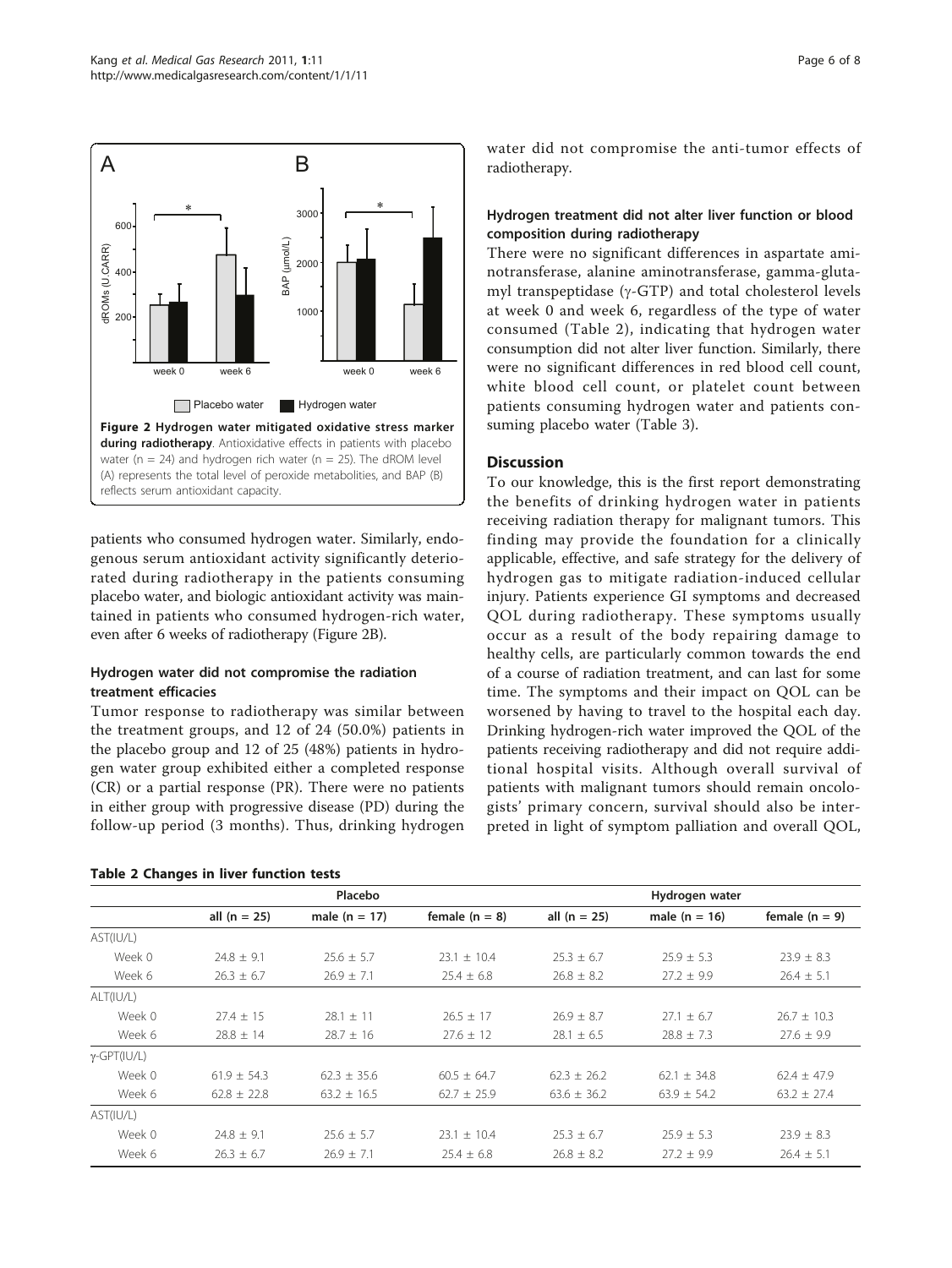|                                                            |                  | Placebo          |                  | Hydrogen water   |                  |                  |  |  |  |
|------------------------------------------------------------|------------------|------------------|------------------|------------------|------------------|------------------|--|--|--|
|                                                            | all $(n = 25)$   | male $(n = 17)$  | female $(n = 8)$ | all $(n = 25)$   | male $(n = 16)$  | female $(n = 9)$ |  |  |  |
| The number of leukocytes ( $\times$ 10 <sup>2</sup> /µL)   |                  |                  |                  |                  |                  |                  |  |  |  |
| Week 0                                                     | $55.8 \pm 15.6$  | $58.5 \pm 12.7$  | $52.8 \pm 16.4$  | $56.2 \pm 16.7$  | $57.3 \pm 17.2$  | $55.4 \pm 15.1$  |  |  |  |
| Week 6                                                     | $53.9 \pm 21.4$  | $54.1 \pm 22.7$  | $53.7 \pm 19.8$  | $54.7 \pm 28.7$  | $55.1 \pm 31.2$  | $53.8 \pm 19.4$  |  |  |  |
| The number of erythrocytes ( $\times$ 10 <sup>4</sup> /µL) |                  |                  |                  |                  |                  |                  |  |  |  |
| Week 0                                                     | $474.2 \pm 38.3$ | $492.3 \pm 45.8$ | $460.8 \pm 30.5$ | $482.5 \pm 42.1$ | $496.6 \pm 50.7$ | $472.9 \pm 36.4$ |  |  |  |
| Week 6                                                     | $462.1 \pm 52.4$ | $473.8 \pm 42.1$ | $456.4 \pm 62.2$ | $479.5 \pm 36.5$ | $486.4 + 29.4$   | $470.7 \pm 40.5$ |  |  |  |
| The number of thrombocytes $(x10^4$ / $\mu$ L)             |                  |                  |                  |                  |                  |                  |  |  |  |
| Week 0                                                     | $25.7 \pm 6.5$   | $76.4 + 4.7$     | $74.7 + 5.9$     | $76.4 + 7.1$     | $26.9 + 5.5$     | $26.1 + 4.8$     |  |  |  |
| Week 6                                                     | $24.5 \pm 4.7$   | $25.9 + 2.8$     | $23.4 + 6.4$     | $25.7 + 4.8$     | $26.1 + 4.7$     | $25.3 + 3.9$     |  |  |  |

#### <span id="page-6-0"></span>Table 3 Peripheral blood cell counts

because the side effects of radiotherapy may negate the putative benefit of improved survival. Oral intake of daily hydrogen-supplemented water might be a prophylactic strategy to improve QOL of the patients receiving radiotherapy.

Although the mechanisms underlying the beneficial effects of hydrogen-rich water during radiotherapy have not been clearly elucidated, drinking hydrogen-supplemented water reduced dROM levels and maintained BAP levels in the serum, suggesting hydrogen-rich water exhibits potent systemic antioxidant activity. Previous experimental studies have linked daily consumption of hydrogen-rich water with improvement of a number of conditions in rodent models, including reducing atherosclerosis in apolipoprotein E knockout mice [[10](#page-7-0)], alleviating cisplatin-induced nephrotoxicity [[15](#page-7-0)], reducing vitamin C deficiency-induced brain injury [\[16](#page-7-0)], preventing chronic allograft nephropathy after renal transplantation [[17](#page-7-0)], and ameliorating cognitive defects in senescence-accelerated mice [\[9](#page-7-0)] and a Parkinson's disease model [[7\]](#page-7-0). In human studies, consumption of hydrogen-rich water prevented adult-onset diabetes and insulin resistance [[11\]](#page-7-0), as well as oxidative stress in potential metabolic syndrome [\[8\]](#page-7-0).

Radiotherapy is associated with an increase in ROS, followed by damage to DNA, lipids, and proteins, and activation of transcription factors and signal transduction pathways. It has been estimated that 60-70% of the ionizing radiation-induced cellular damage is caused by hydroxyl radicals [\[18](#page-7-0)]. Therefore, a number of trials with the goal of reducing adverse effects due to excess ROS production have been performed with antioxidants delivered during the course of radiotherapy. Supplementation with  $\alpha$ -tocopherol improves the salivary flow rate and maintains salivary parameters [[19](#page-7-0)]. Treatment with the antioxidant enzyme superoxide dismutase prevented radiotherapy-induced cystitis and rectitis in bladder cancer patients receiving radiotherapy [[20\]](#page-7-0). In addition, the combined use of pentoxifylline and vitamin E reduced radiation-induced lung fibrosis in patients with lung

cancer receiving radiotherapy [\[21](#page-7-0)]. Thus, in general, supplementation with antioxidants is likely to offer overall benefits in the treatment of adverse effects of radiotherapy. However, not all antioxidants can afford radioprotection [[22-24\]](#page-7-0). Furthermore, of significant concern is the finding that high doses of antioxidants administered as adjuvant therapy might compromise the efficacy of radiation treatment and increase of the risk of local recurrence of cancer [[25,26](#page-7-0)]. Hence, the relatively lower toxicity associated with the use of these antioxidant agents is appealing, but not at the cost of poor tumor control. In contrast, in this study, drinking hydrogen-rich water did not affect radiotherapy's anti-tumor effects. Our results may suggest that hydrogen water functions not only as an antioxidant, but also plays a protective role by inducing radioprotective hormones or enzymes. Although further studies are warranted to elucidate the safety of hydrogen-rich water and determine the optimal concentration of hydrogen in drinking water, as well as involved mechanisms, daily intake of hydrogen-rich water may be a promising approach for counteracting radiation-induced impairments to QOL. This therapeutic use of hydrogen is also supported by the work of Qian et al., who demonstrated that treating human lymphocyte AHH-1 cells with hydrogen before irradiation significantly inhibited ionizing irradiation-induced apoptosis and increased cell viability in vitro. They also showed that injection of hydrogen-rich saline could protect the gastrointestinal endothelia from radiation-induced injury, decrease plasma malondialdehyde and intestinal 8-hydroxydeoxyguanosine levels, and increase plasma endogenous antioxidants in vivo [[27\]](#page-7-0).

#### Conclusions

In conclusion, our study demonstrated that drinking hydrogen-rich water improved QOL and reduced oxidative markers in patients receiving radiotherapy for liver tumors. This novel approach of oral intake of hydrogenrich water may be applicable to a wide range of radiation-related adverse symptoms.